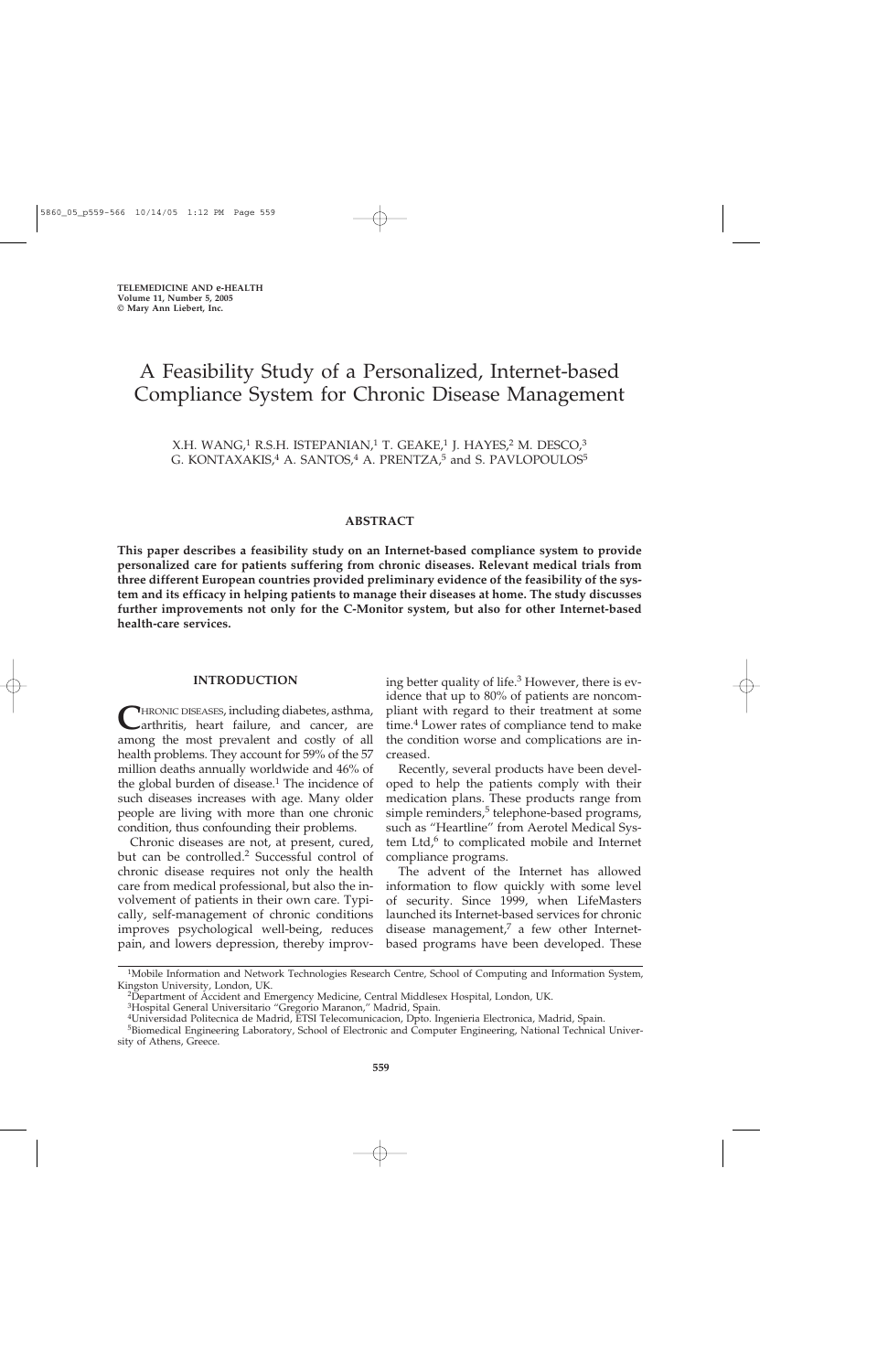include LinkMedica® for asthma patient care and DV Technology's care system for congestive heart failure.<sup>8,9</sup> These programs can provide a powerful platform for the patients to comply with medication, educate themselves about the disease, and communicate with medical professionals more efficiently. They help patients to manage their own diseases more effectively and improve their quality of life. With the increasing number of people having computer and Internet access at home and willing to send their medical information by Internet,<sup>10</sup> some analysts also predict that Internet-based programs will become the primary venue for remote patient management in the future.<sup>11</sup> The latest survey data from the United States

and Europe support this prediction.<sup>12</sup> With support from the European Commission, an Internet-based system, C-Monitor (A Cost-Effective Solution for Personalized Patient Compliance Monitoring), has been developed to assist patients to comply with their disease management. Partners involved in the development and trial of the system are from several European Union (EU) countries, including Sema Group (Spain), Universidad Politécnica de Madrid (Spain), Hospital General Universitario Gregorio Marañón (Spain), Kingston University (UK), Northwest London Hospital NHS Trust (UK), Institute of Communication and Computer Systems (Greece), Datamed SA (Greece), and Central Clinic of Athens SA (Greece). The system is appropriate for a variety of chronic diseases and management procedures, provides a personalized service for patients, and serves as an information provider—a communication channel between doctor and patient, a monitor to record the medical data, and an alarm system for critical situations. A previous paper has described the infrastructure of the system.<sup>13</sup> This paper focuses on the evaluation of the platform and the services it provides.

## **SYSTEM DESIGN**

The C-Monitor system provides an integrated service aimed at monitoring patients' compliance to therapy at home via the Internet. It consists of three modules and one commu-

nal Internet site. The modules consist of scenario management, therapeutic scheme management, and document management. They are installed in the providers' computers to allow them to create personalized therapeutic schemes for their patients, and also to provide medical information and manage other medical staffs and patients involved in the disease management. Patients gain access to the service by a secure Web site. It allows patients to organize their daily activities with respect to therapeutic requirements in a personalized and friendly manner, assists them in improving compliance to therapy, and provides an interactive channel to communicate with doctors online. Patients at home can be reminded about important therapeutic actions (medication, exercises, etc.) by e-mail. They can report inhouse examination results, request diseasespecific information, log symptoms, and thus support and enhance their compliance to therapy. At the same time, the responsible doctor is always informed, no matter where he is, not only about the patient's condition but also about patient's compliance to therapy and possible deviations. Should the patient fail to report, or the examination measurements are out of the accepted ranges, an alarm is generated and transmitted to the responsible doctor by email.

#### *Scenario management*

The scenario management module enables the customization of the platform for different scenarios. This allows doctors to define and maintain each clinical scenario and create the particular domains for the medical staff and the patients. The details of the patients are saved in the database together with the personalized scenario plan. Usernames and passwords are created for patients and other supporting medical staffs to log on their personalized website. Figure 1 illustrates a screen image of the program with full functions of the module.

#### *Therapeutic schema management*

This is the core program of the system, which allows the creation of a personalized patient therapeutic plan, including the definition of the risk factor for each patient, and the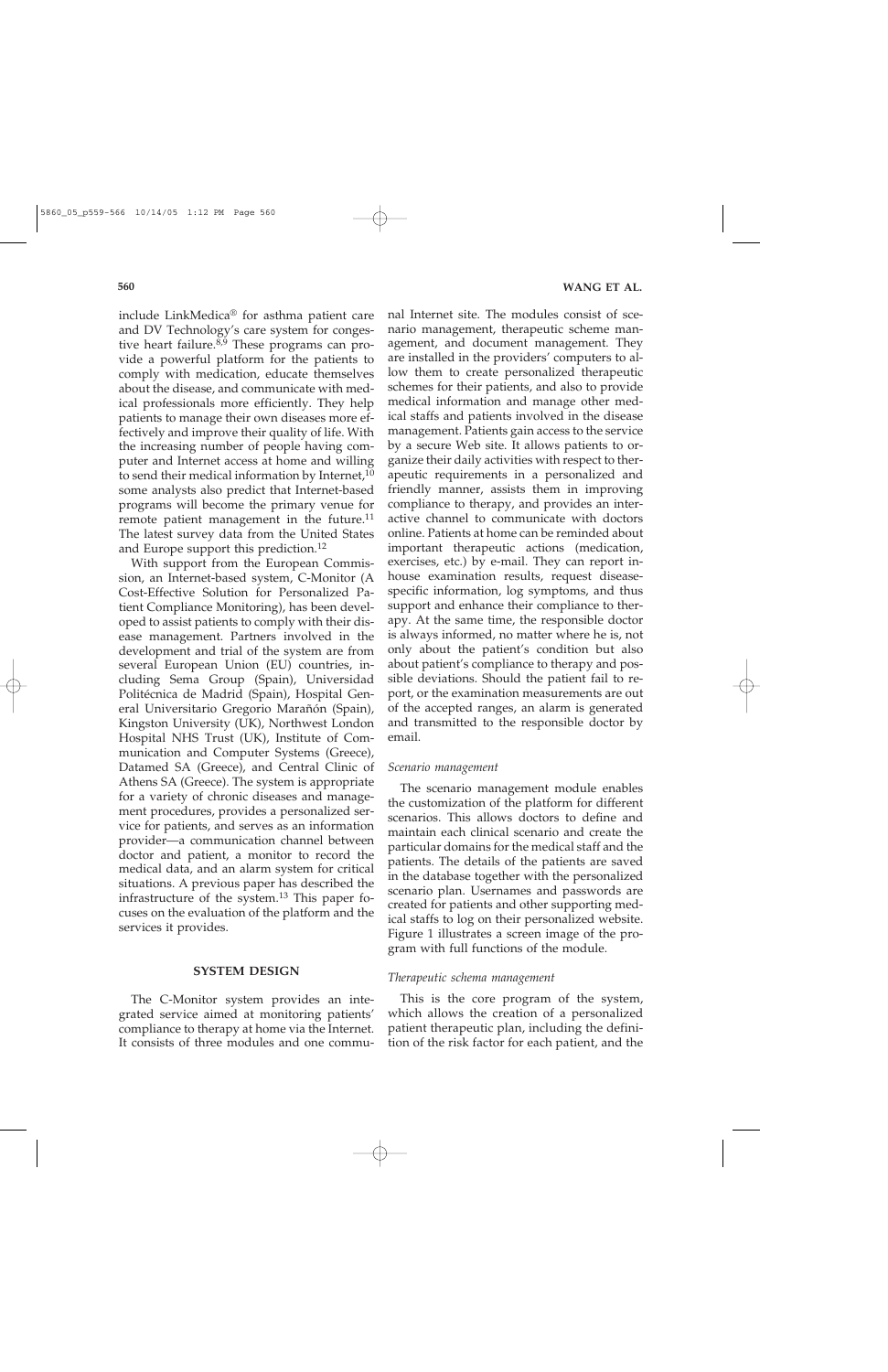

**FIG. 1.** Interface of scenario management program.

medication and examination plans. The medication plan describes the drugs, dosage instructions, and time schedule for medication use. The examination plan describes the clinical parameters to be measured and the time schedule for home measurements. Each medical parameter has a predefined lower and upper limit. If the examination results exceed one of these limits, an alarm is generated and delivered to the responsible physician via e-mail. Figure 2 illustrates a typical example for diabetes care.

#### *Documents management*

This program allows the delivery of personalized documents to patients depending on their specific circumstances. The documents may consist of either existing materials and reports from medical associations and specialized journals or specifically produced material by the doctor for the occasion. The contents range from general information about diseases to guidelines for a healthy lifestyle, from new discoveries and experimental therapies to suggestions on diet.

#### *Internet area*

This subsystem is the interconnection of the C-Monitor system, where only authorized individuals (doctors, patients) can view and update data. The patient can post the symptoms, read the relevant documents regarding specific diseases, and exchange information with the responding medical professionals. The doctor can review the medical and case history of the patient, monitor the patient's compliance with the therapeutic scheme, answer questions from the patient and also provide advice and suggestions for further therapy. Figure 3 shows the Internet area for doctor and patient. Figure 3A shows the total number of the registered doctor and patients and the detail of the patients. If the doctor clicks to see the recording of particular patient, the results will be shown as in Figure 3B. Figure 3C shows the screen that the patient can use to follow the medication plan and report home examination results. Patients can also read the documents forwarded by the doctor and communicate with doctor using a secure communication channel.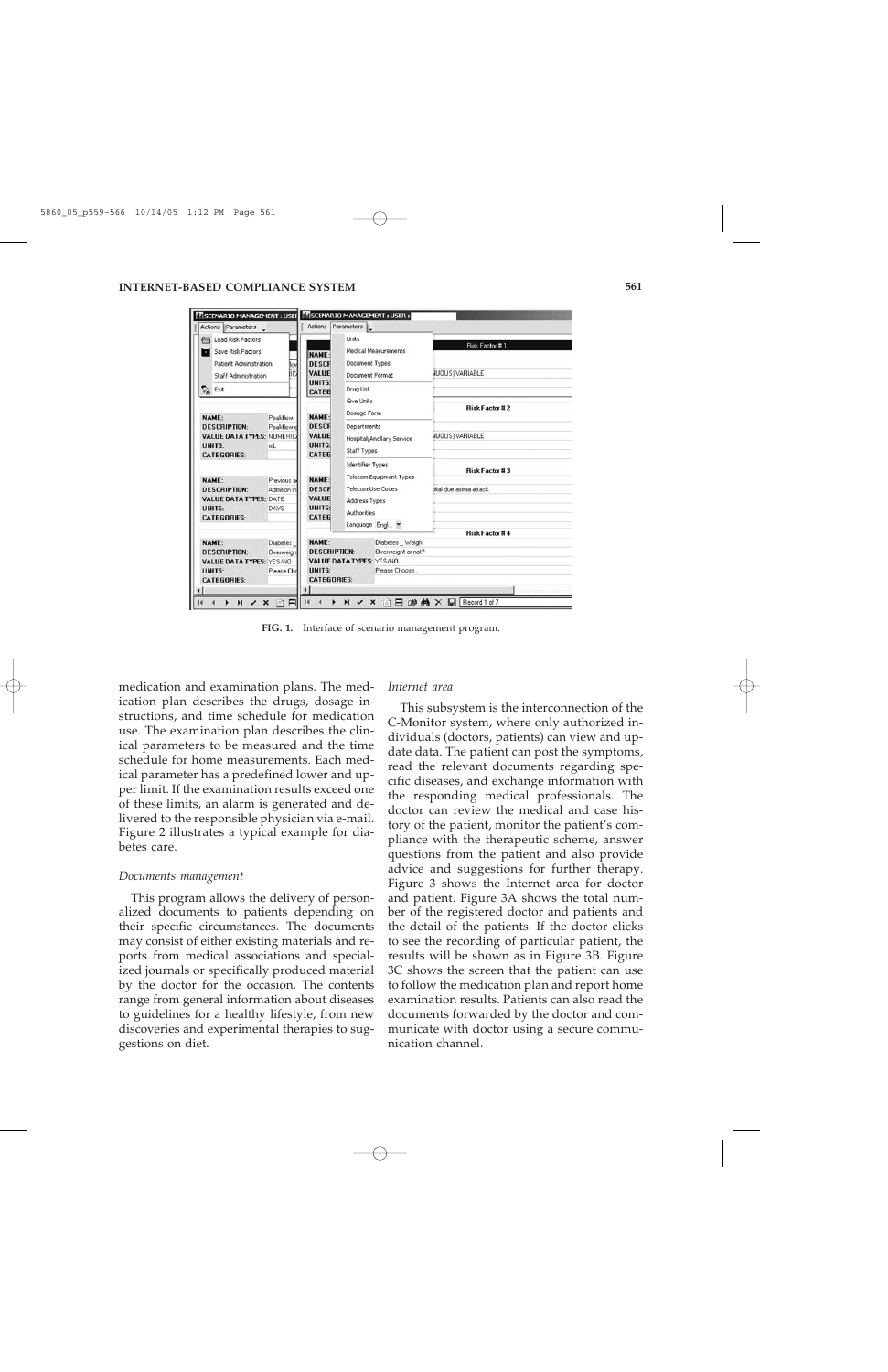|                                            |                        | Patient #1                            |                                    |
|--------------------------------------------|------------------------|---------------------------------------|------------------------------------|
| Name:                                      |                        |                                       |                                    |
| <b>Identifier List</b><br><b>Address:</b>  | 203                    |                                       |                                    |
| <b>Home Phone Numbers:</b>                 |                        |                                       |                                    |
| <b>Business Phone Numbers:</b>             |                        |                                       |                                    |
| Date Of Birth:                             | 3/2/1972               |                                       |                                    |
|                                            |                        |                                       |                                    |
| <b>28 MEDICATION PLAN:</b>                 |                        |                                       |                                    |
|                                            | Instruction #1         |                                       | <b>MEDICATION DETAILS #1</b>       |
| <b>MEDICATION DETAILS: Insulin Tablets</b> |                        | Medication                            | Insulin Tablets                    |
| <b>CONTROL:</b>                            | NW - New Order         | <b>Give Amount Minimum: 8</b>         |                                    |
| TIME SCHEDULE:                             | QID - Four Times a Day | <b>Give Amount Maximum: 32</b>        |                                    |
|                                            |                        | <b>Give Units:</b>                    | Tablet                             |
|                                            |                        | Dosage Form:                          | Please Choose.                     |
|                                            |                        | Instructions:                         | Pre Breakfast: 8: Pre Lunch: 10: F |
|                                            |                        |                                       |                                    |
| <b>EXAMINATION PLAN:</b>                   |                        |                                       |                                    |
|                                            | EXAMINATION #1         |                                       | EXAMINATION DETAILS #1             |
| <b>EXAMINATION DETAILS: Blood Glucose</b>  |                        | <b>EXAMINATION:</b>                   | <b>Blood Glucose</b>               |
| CONTROL:                                   | NW - New Order         | $\overline{4}$<br>LOWER LIMIT:        |                                    |
| TIMING:                                    | Q2H - Every 2 Hours    | 12<br><b>UPPER LIMIT:</b>             |                                    |
|                                            |                        | UNITS:                                | mmol/L                             |
|                                            |                        | ALERT IF VALUE: H - Above high normal |                                    |

**FIG. 2.** An example created by therapeutic scheme management for diabetes care.

The C-Monitor platform is entirely built on Microsoft .NET Framework (Microsoft, Redmond, WA). Many state-of-the-art software development techniques were used throughout the developmental phase. The approach is "object-oriented," and the main functionality of the platform is served by a core library of reusable and tested software modules. The architecture of the platform is based on a four-tiered distribution offering high scalability and a robust security model. Two important issues are especially addressed in this platform. They are mobility and security. For example, the use of Extensible Markup Language (XML) notation enhances the interoperability of the platform, e.g., the use of XML alerts makes the alarm service extensible to a wide variety of devices, such as PDAs (Personal Digital Assistants), mobile phones, etc. The platform also enables the translation of the services into any language after the initial setup. The translation can be done stepwise and integrated into the service. Users can edit XML files to provide their own translation, which is afterwards integrated into the software without recompiling. The infrastructure of C-Monitor is illustrated in Figure 4.

Privacy and security are important. C-Monitor offers a robust security infrastructure based on proven standards, such as SSL (Secure Socket Layer) secure communication channels between Internet clients and the services and emerging standards, such as Global XML Internet Services Architecture (GXA) for the communication between the Internet server and the application server. The calls to the Internet services are only accessible by the authenticated users.

#### **SYSTEM EVALUATION AND RESULTS**

To evaluate the performance of the platform, its effectiveness in compliance, and the attitudes of the medical professionals and the patients, three pilot trials have been completed in Spain, the United Kingdom, and Greece. The trial monitored oral anticoagulation treatment in Spain, asthma care in the United Kingdom, and morbid obesity care in Greece.

A total of 25 ( $n = 25$ ) adult patients were selected to participate in the trials from three different countries. All patients had access to a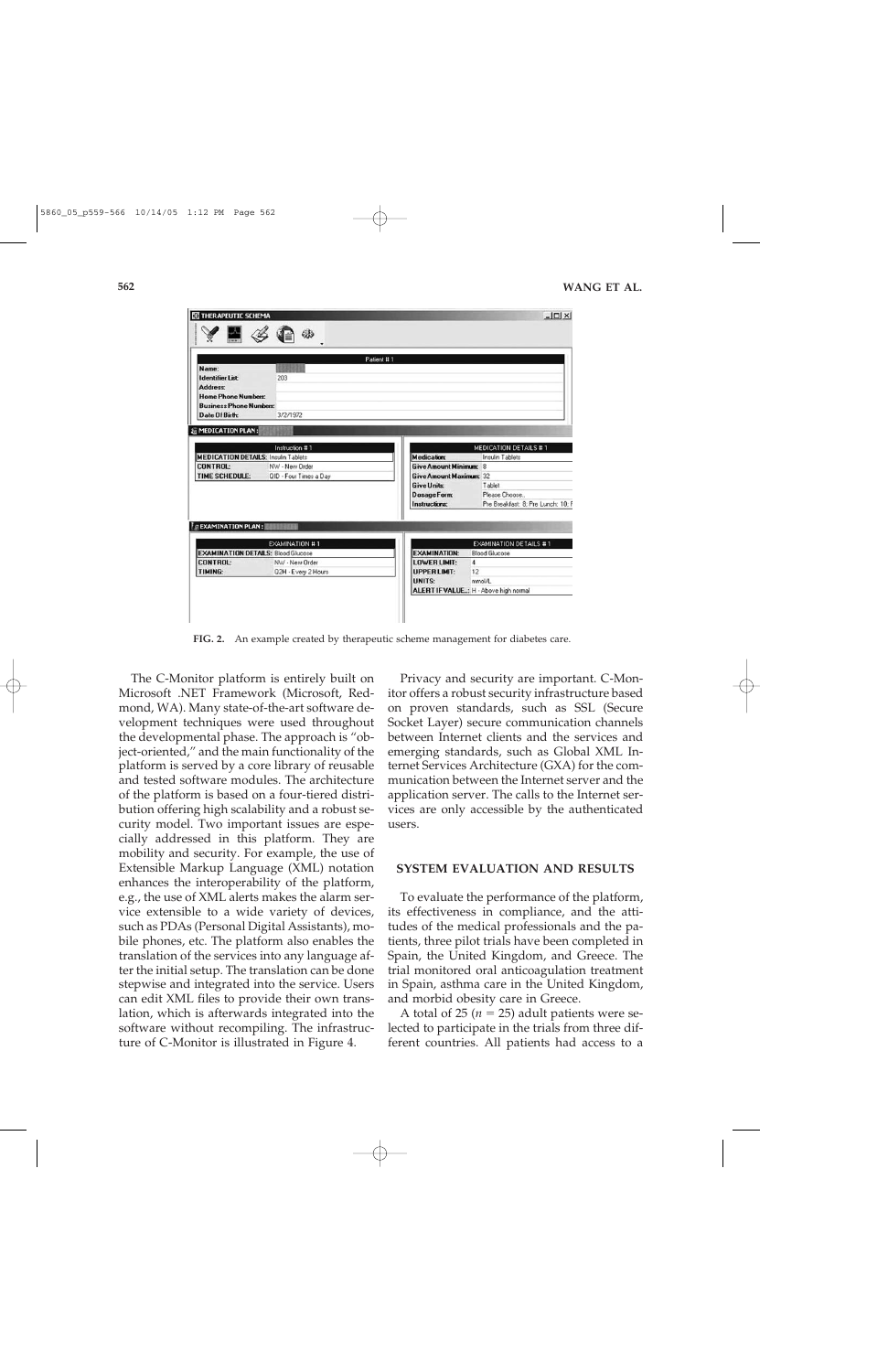

**FIG. 3.** Patient's and doctor's Internet site. (**A**) Doctor's Internet site. (**B**) Patient-recorded data. (**C**) Patient's Internet site.

personal computer and the Internet at home. They were computer literate and able to manage the C-Monitor Internet service after proper training and were able to use the medical devices, such as a digital scale, metered dose inhaler, and so on, at home. The trials were carried out independently of the patients' level of formal education or social background and also approved by the Research Ethics Committee of institutions where the trials were conducted.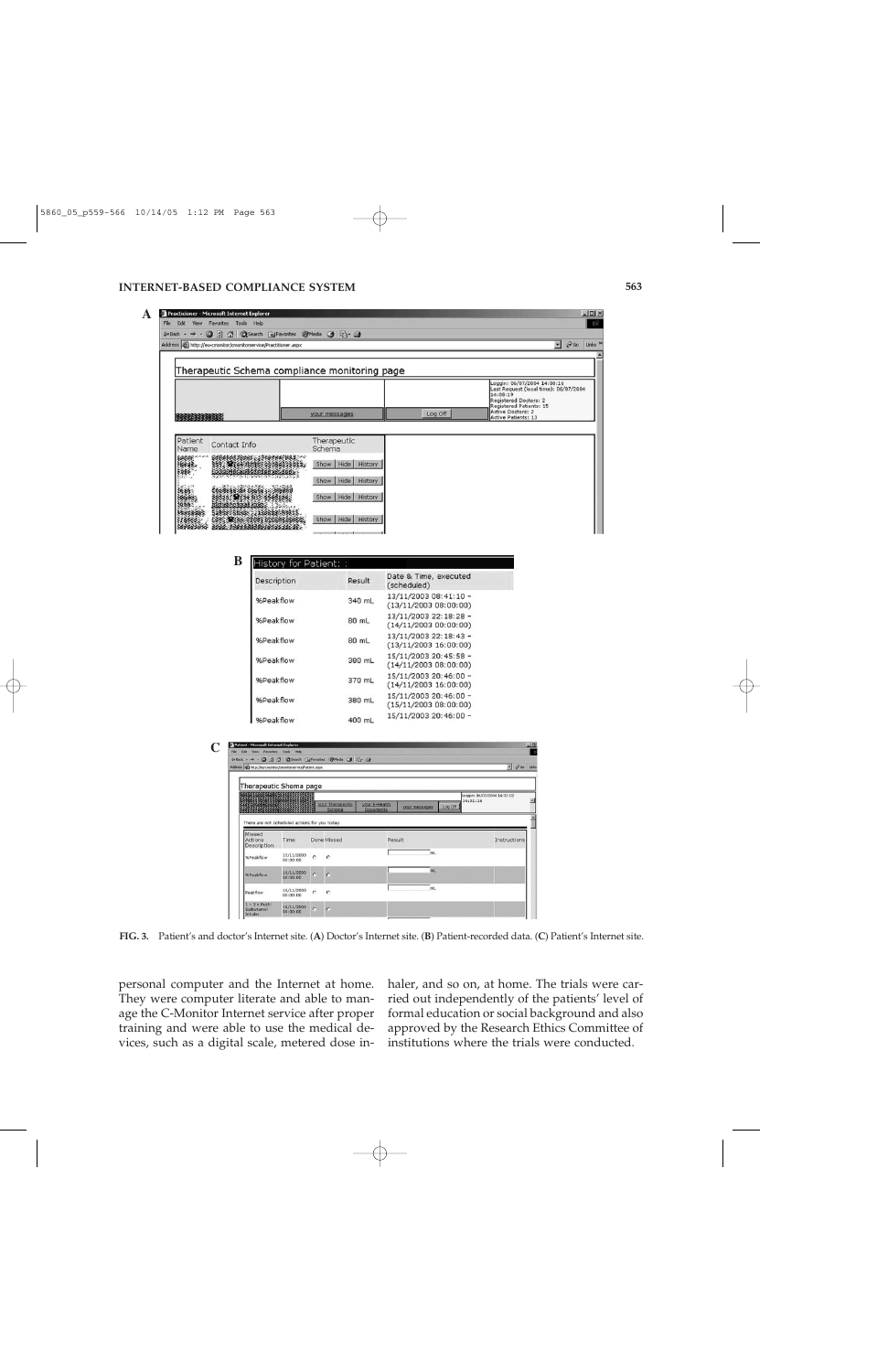

**FIG. 4.** Infrastructure of C-Monitor.

After the trial, all patients were required to complete a questionnaire. The completion of the questionnaires was guided by the medical professionals by phone to make sure the patients understood what was being asked. All patients completed the questionnaire, with the one exception. At the same time, the medical professionals who were responsible for the trials were also requested to complete a questionnaire. In total, distribution of the responses to the questionnaire was 3 from Spain, 9 from the United Kingdom, and 12 from Greece. Medical professionals responding numbered 5, one from Spain, three from the UK and one from Greece.

The effectiveness of helping compliance in disease management was assessed by the medical professionals who were in charge of the trials. All credited the system for the ability of creating personalized therapeutic schemes, providing an efficient communication channel with patient, and satisfactory monitoring of compliance with disease management. The alarm system raises their attention whenever the patient was in a difficult situation.

However, not all of the doctors liked the C-Monitor for its ability to provide educational material. This is probably because the doctor has to upload and forward the specific information to each patient, a task that proved to be cumbersome. Also, because the doctor could communicate with the patient by online message, it was not necessary to provide extra information for each patient. It was suggested that all the relevant documents should be placed on the Web site, and that the patients download information themselves. If they fail to find the relevant information, they could then ask the doctor.

The performance of the system was assessed by all participants. Medical professionals assessed the whole system, whereas the patients assessed only the Web site. The system was assessed regarding friendliness/operability, access control, fault tolerance, understandability, and entry and learning requirements.

Most of the participants gave positive responses regarding the performance of the system. They particularly addressed the ease of use and the full functioning of the system. Ninety percent of participants were able to use the platform without problems. A few patients, particularly two elderly ones had limited knowledge of computers and reported that they needed help from doctor during the first week of using the service; however, after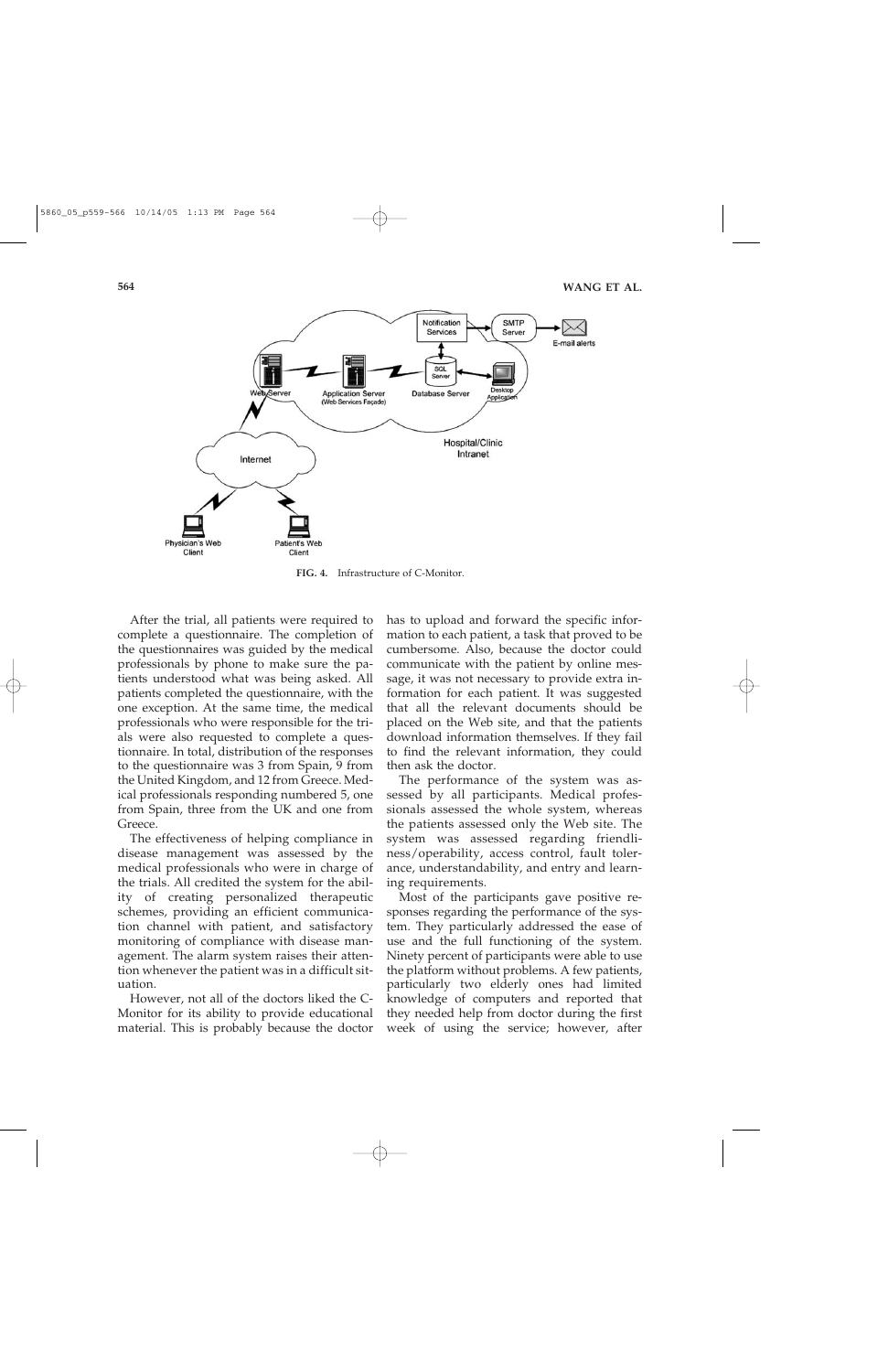proper training, all the participants understood what they were required to do. About 80% of the participants did not experience any errors at all. Some patients reported some problems, but they arose from medical devices, system administration problems, and other outside effects, such as down-time of the Internet and power. There were no serious problems with the C-Monitor itself.

After the trials, most of the patients agreed that C-Monitor system provided a more valuable service than the traditional ambulatory system and they would like to use the C-Monitor service in the future for disease management. They liked the idea of receiving health care at home and would like the authorities to provide this kind of service so that they could avoid traveling to the hospital and thus improve their quality of life.

Some patients still preferred traditional healthcare services. For example, one patient liked the traditional ambulatory service and one preferred to speak with the doctor rather than communicate by messages. One patient also disagreed that C-Monitor system could provide useful information to him. But this did not decrease the value of the C-Monitor system. Most patients showed confidence in the C-Monitor service and would recommend the system to others. They also suggested improvements, such as sending comments and concerns to the doctor by e-mail, providing an automatic message to the patients after the doctor received his message, and providing videoconferencing for better communication between patients and doctors.

All medical professionals agreed that the level of C-Monitor performance was very good. All would like to influence the authorities to provide tele-assistance in health care and would use the C-Monitor system in the future. Some suggestions for improving the platform included: eliminating data entry by keying, providing templates for therapeutic scheme in the most frequent pathologies, implementing videoconferencing for a better communication between doctor and patient, modifying the scenario and therapeutic scheme from the Internet rather than their own computers, and providing more alerting methods, such as mobile SMS (Short Message Service).

### **CONCLUSIONS**

The C-Monitor platform aimed to provide health care for chronic disease patients at home. Feedback from the patients and medical professionals suggests that the C-Monitor platform was fully functional, provided services for the medical professionals to monitor the patients suffering from different chronic diseases, to allow them to create personalized therapeutic plans, monitored the patients' compliance with disease treatment, and provided educational material for the patients. The platform reminded patients to take their medication and complete examinations on time and record all the relevant data. Above all, it provided an efficient channel for the doctor and patients to communicate with each other so as to keep the patients active in their disease management.

## **ACKNOWLEDGMENT**

The C-Monitor is a European Commission funded project by TEN-Telecom/eTEN program, contract number C27256. The authors would like to express their thanks for the financial support from European Commission.

### **REFERENCES**

- 1. WHO. The Global Strategy on Diet, Physical Activity and Health. May, **2004.**
- 2. Department of Health, UK. Improving Chronic Disease Management. March, **2004.**
- 3. Department of Health, UK. Chronic Disease Management and Self-Care. National Service Frameworks, A Practical Aid to Implementation in Primary Care. August, **2002.**
- 4. Dunbar-Jacob J, Burke LE, Puczynski S. Clinical assessment and management of adherence to medical regimens. *Managing Chronic Illness. A Biopsychosocial Perspective* **1995;**313–341.
- 5. e-pill. (Available at http://www.epill.com/.) Last accessed 9/23/05.
- 6. Aerotel Medical Systems Ltd. Available at http:// www.aerotel.com/ Last accessed 9/23/05.
- 7. OReilly M. Is Internet-based disease management on the way? Can Med Assn J **1999;**160:1039.
- 8. LinkMedica UK. Available at: www.linkmedica.co.uk/ Asthma/Asthma\_Home.asp/ Last accessed 12/1/04.